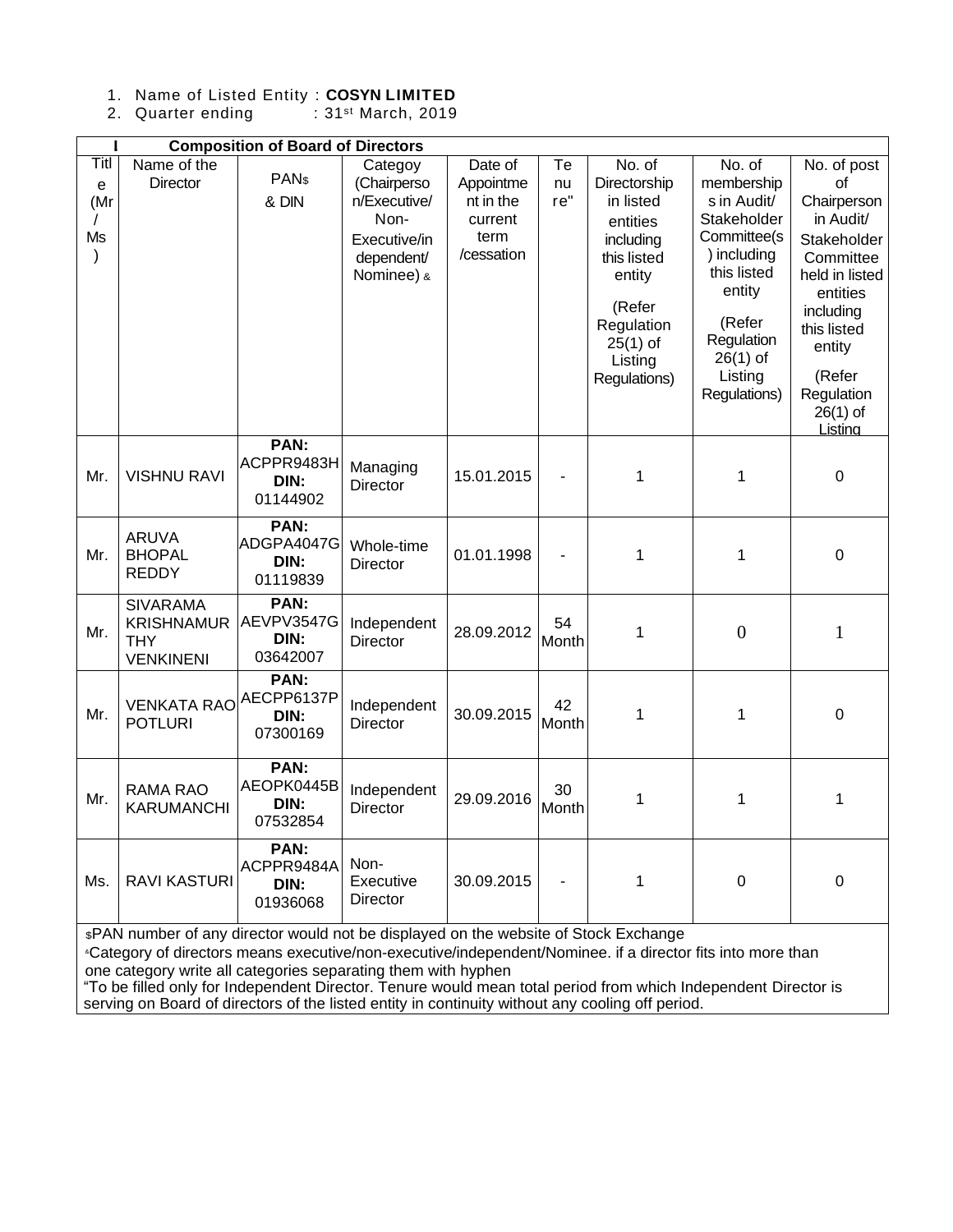| <b>Composition of Committees</b>                                                                                                         |                                                                                                 |                                                              |                                    |                                                        |                                    |                                                                                   |  |  |  |  |
|------------------------------------------------------------------------------------------------------------------------------------------|-------------------------------------------------------------------------------------------------|--------------------------------------------------------------|------------------------------------|--------------------------------------------------------|------------------------------------|-----------------------------------------------------------------------------------|--|--|--|--|
| <b>Name of Committee</b>                                                                                                                 |                                                                                                 | Name of Committee members                                    |                                    |                                                        |                                    | Category<br>(Chairperson/Executive/Non-<br>Executive/independent/Nominee) \$      |  |  |  |  |
|                                                                                                                                          |                                                                                                 | 1. Shri, Rama Rao Karumanchi                                 |                                    |                                                        |                                    | Chairperson - Independent Director                                                |  |  |  |  |
| $\mathbf 1$ .                                                                                                                            | <b>Audit Committee</b>                                                                          | 2. Shri, Venkata Rao Potluri                                 |                                    |                                                        |                                    | Independent Director                                                              |  |  |  |  |
|                                                                                                                                          |                                                                                                 | 3. Shri, Ravi Vishnu                                         |                                    |                                                        |                                    | <b>Executive Director</b>                                                         |  |  |  |  |
|                                                                                                                                          | Stakeholders'                                                                                   |                                                              | 1. Shri. V. Sivarama Krishnamurthy |                                                        | Chairperson - Independent Director |                                                                                   |  |  |  |  |
| 2.                                                                                                                                       | Relationship                                                                                    | 2. Shri . Rama Rao Karumanchi                                |                                    |                                                        | Independent Director               |                                                                                   |  |  |  |  |
|                                                                                                                                          | <b>Committee</b>                                                                                | 4. Shri. A. Bhopal Reddy                                     |                                    |                                                        | <b>Executive Director</b>          |                                                                                   |  |  |  |  |
|                                                                                                                                          | <b>Nomination &amp;</b>                                                                         | 1. Shri, Venkata Rao Potluri                                 |                                    |                                                        | Chairperson - Independent Director |                                                                                   |  |  |  |  |
| 3.                                                                                                                                       | Remuneration                                                                                    | 2. Shri, Rama Rao Karumanchi                                 |                                    | Independent Director                                   |                                    |                                                                                   |  |  |  |  |
|                                                                                                                                          | Committee                                                                                       | 3. Smt. Ravi Kasturi                                         |                                    |                                                        |                                    | Non Executive Director                                                            |  |  |  |  |
|                                                                                                                                          |                                                                                                 |                                                              |                                    |                                                        |                                    |                                                                                   |  |  |  |  |
| L<br><b>Meeting of Board of Directors</b>                                                                                                |                                                                                                 |                                                              |                                    |                                                        |                                    |                                                                                   |  |  |  |  |
|                                                                                                                                          | Date(s) of Meeting in the<br>previous quarter                                                   | Date(s) of Meeting<br>in the<br>relevant quarter             |                                    |                                                        |                                    | <b>Maximum</b><br>gap<br>between<br>any<br>two<br>consecutive (in number of days) |  |  |  |  |
|                                                                                                                                          | 14th November, 2018                                                                             | 14th February, 2019                                          |                                    |                                                        | 91 days                            |                                                                                   |  |  |  |  |
| N.                                                                                                                                       | <b>Meeting of Committees</b>                                                                    |                                                              |                                    |                                                        |                                    |                                                                                   |  |  |  |  |
|                                                                                                                                          | Date(s) of meeting of the<br>committee<br>the<br>in.<br>relevant quarter                        | Whether<br>requirement<br>of Quorum quarter<br>met (details) |                                    | Date(s) of meeting of the<br>committee in the previous |                                    | Maximum gap between any<br>two consecutive meetings in<br>number of days"         |  |  |  |  |
| 14th February, 2019<br>(Audit Committee)                                                                                                 |                                                                                                 | Yes                                                          |                                    | 14th November, 2018<br>(Audit Committee)               |                                    | 91 days                                                                           |  |  |  |  |
| * This information has to be mandatorily be given for audit committee, for rest of the committees giving this<br>information is optional |                                                                                                 |                                                              |                                    |                                                        |                                    |                                                                                   |  |  |  |  |
| V.<br><b>Related Party Transactions</b>                                                                                                  |                                                                                                 |                                                              |                                    |                                                        |                                    |                                                                                   |  |  |  |  |
|                                                                                                                                          | <b>Subject</b>                                                                                  |                                                              |                                    | <b>Compliance status (Yes/No/NA)refer note below</b>   |                                    |                                                                                   |  |  |  |  |
|                                                                                                                                          | Whether prior approval of audit committee obtained                                              |                                                              |                                    | <b>NA</b>                                              |                                    |                                                                                   |  |  |  |  |
| <b>RPT</b>                                                                                                                               | Whether shareholder approval obtained for material                                              |                                                              |                                    | <b>NA</b>                                              |                                    |                                                                                   |  |  |  |  |
| Committee                                                                                                                                | Whether details of RPT entered into pursuant to<br>omnibus approval have been reviewed by Audit |                                                              |                                    | <b>NA</b>                                              |                                    |                                                                                   |  |  |  |  |
| Note:<br>In the column "Compliance Status" compliance or non-compliance may be indicated by Ves/No/N A                                   |                                                                                                 |                                                              |                                    |                                                        |                                    |                                                                                   |  |  |  |  |

1 In the column "Compliance Status",compliance or non-compliance may be indicated by Yes/No/N.A. For example, if the Board has been composed in accordance with the requirements of Listing Regulations, "Yes" may be indicated. Similarly, in case the Listed Entity has no related party transactions, the words "N.A." may be indicated.

2 If status is "No" details of non-compliance may be given here.